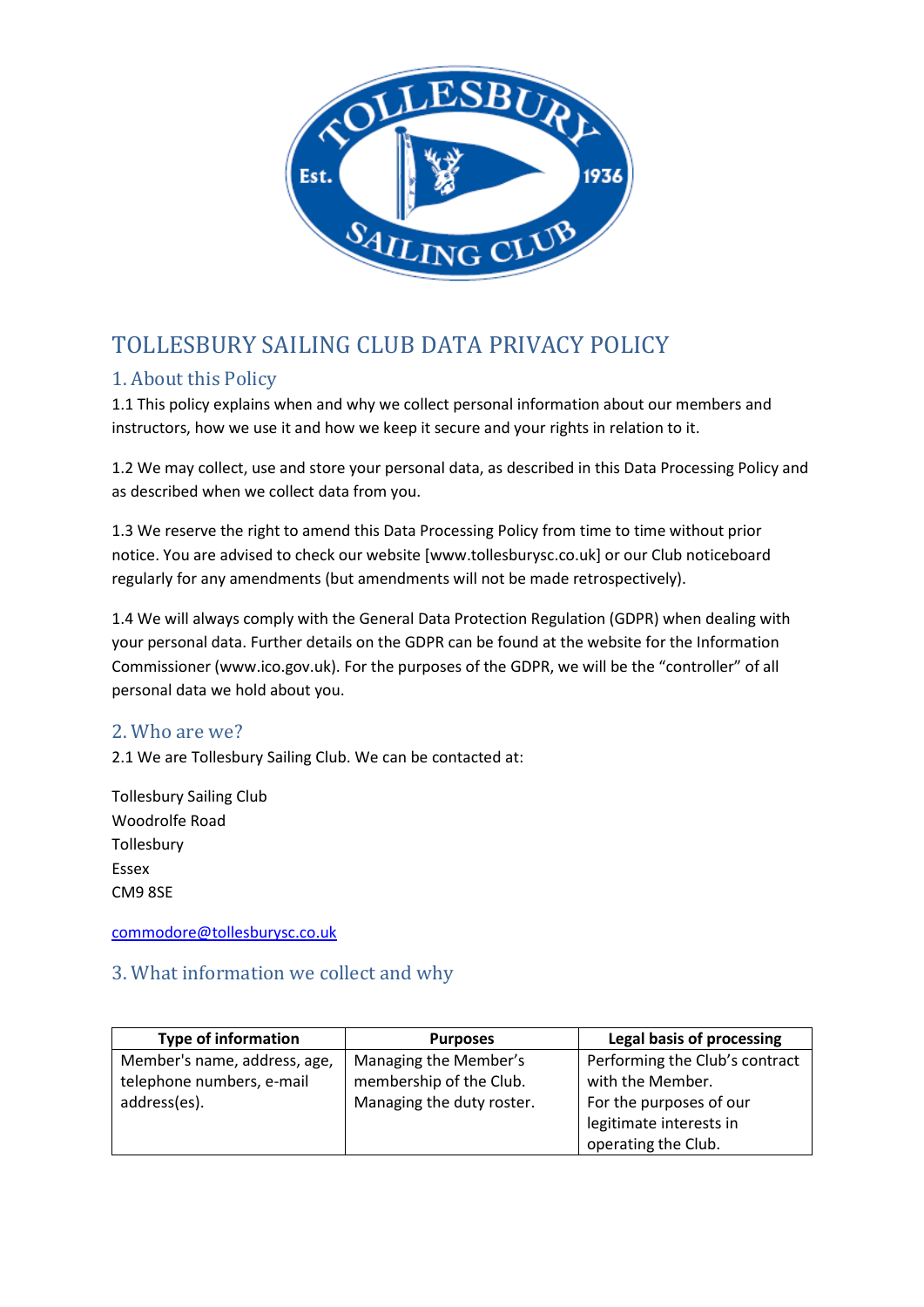

| <b>Medical information</b>                        | Managing sailing activities<br>safely.                                                                                                      | Performing the Club's contract<br>with the member. Only<br>information appropriate to                                                                                                     |
|---------------------------------------------------|---------------------------------------------------------------------------------------------------------------------------------------------|-------------------------------------------------------------------------------------------------------------------------------------------------------------------------------------------|
|                                                   |                                                                                                                                             | sailing as an activity will be<br>gathered.                                                                                                                                               |
| <b>CCTV</b> footage                               | Maintaining the security of the<br>club and its equipment.                                                                                  | Performing the club's contract<br>with the member. Images are<br>deleted regularly in<br>accordance with this policy.                                                                     |
| The names and ages of the<br>Member's dependants. | Managing the Member's and<br>their dependants' membership<br>of the Club.                                                                   | Performing the Club's contract<br>with the Member.                                                                                                                                        |
| Emergency contact details.                        | Contacting next of kin in the<br>event of emergency.                                                                                        | Protecting the Member's vital<br>interests and those of their<br>dependants.                                                                                                              |
| Date of birth / age related<br>information.       | Managing membership<br>categories which are age<br>related.                                                                                 | Performing the Club's contract<br>with the Member.                                                                                                                                        |
| Gender.                                           | Provision of adequate facilities<br>for members.                                                                                            | For the purposes of our<br>legitimate interests in making<br>sure that we can provide<br>sufficient and suitable facilities<br>(including changing rooms and<br>toilets) for each gender. |
|                                                   | Reporting information to the<br>RYA.                                                                                                        | For the purposes of the<br>legitimate interests of the RYA<br>to maintain diversity data<br>required by Sports Councils.                                                                  |
| The Member's name, boat<br>name and sail number.  | Managing race entries and<br>race results.                                                                                                  | For the purposes of our<br>legitimate interests in holding<br>races for the benefit of<br>members of the Club.                                                                            |
|                                                   | Sharing race results with other<br>clubs, class associations, and<br>the RYA, and providing race<br>results to local and national<br>media. | For the purposes of our<br>legitimate interests in<br>promoting the Club.                                                                                                                 |
|                                                   | Allocating moorings and<br>compound spaces.                                                                                                 |                                                                                                                                                                                           |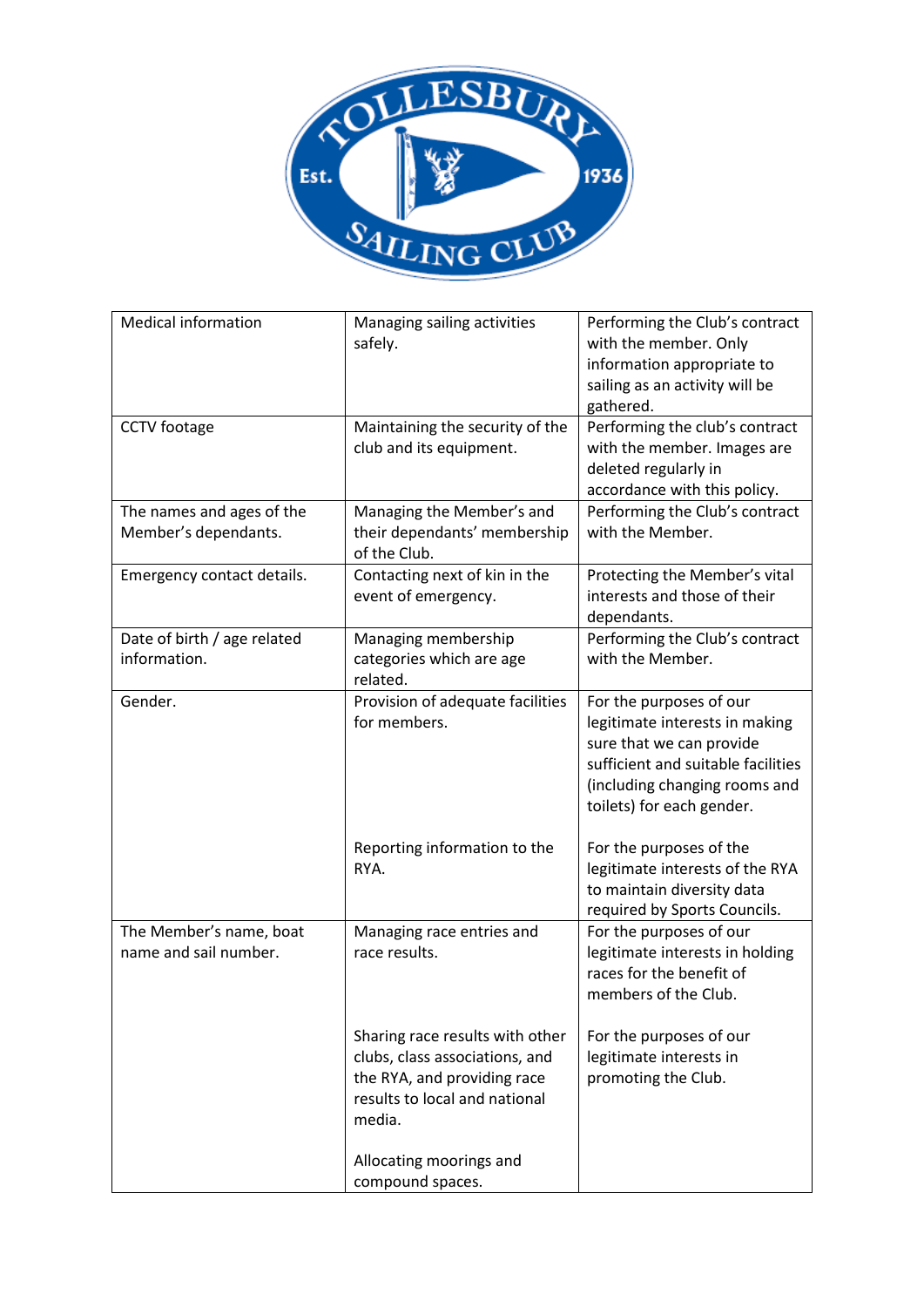

|                                                                                                                       |                                                                                                                                                                                                                                                      | For the purposes of our<br>legitimate interests in<br>operating the Club.                                                                                                                                                         |
|-----------------------------------------------------------------------------------------------------------------------|------------------------------------------------------------------------------------------------------------------------------------------------------------------------------------------------------------------------------------------------------|-----------------------------------------------------------------------------------------------------------------------------------------------------------------------------------------------------------------------------------|
| Photos and videos of members<br>and their boats.                                                                      | Putting on the Club's website<br>and social media pages and<br>using in press releases.                                                                                                                                                              | Consent. We will seek the<br>Member's consent on their<br>membership application form<br>and each membership renewal<br>form and the Member may<br>withdraw their consent at any<br>time by contacting us by e-mail<br>or letter. |
| Radio call signs.                                                                                                     | Collected for a rally and shared<br>between those participating in<br>the rally.                                                                                                                                                                     | For the purposes of our<br>legitimate interests in ensuring<br>that boats on a rally can<br>maintain contact with each<br>other.                                                                                                  |
| Bank account details of the<br>member or other person<br>making payment to the Club.                                  | Managing the Member's and<br>their dependants' membership<br>of the Club, the provision of<br>services and events.                                                                                                                                   | Performing the Club's contract<br>with the Member.                                                                                                                                                                                |
| Member's name and e-mail<br>address.                                                                                  | Passing to the RYA for the RYA<br>to conduct surveys of<br>members of the Club (and<br>members of other clubs<br>affiliated to the RYA). The<br>surveys are for the benefit of<br>the Clubs (and other clubs)<br>and / or the benefit of the<br>RYA. | For the purposes of our<br>legitimate interests in<br>operating the Club and / or the<br>legitimate interests of the RYA<br>in its capacity as the national<br>body for all forms of boating.                                     |
| Instructor's name, address,<br>email addresses, phone<br>numbers and relevant<br>qualifications and/or<br>experience. | Managing instruction at the<br>club.                                                                                                                                                                                                                 | For the purposes of our<br>legitimate interests in ensuring<br>that we can contact those<br>offering instruction and<br>provide details of instructors<br>to members.                                                             |

# 4. How we protect your personal data

We will not transfer your personal data outside the EEA without your consent.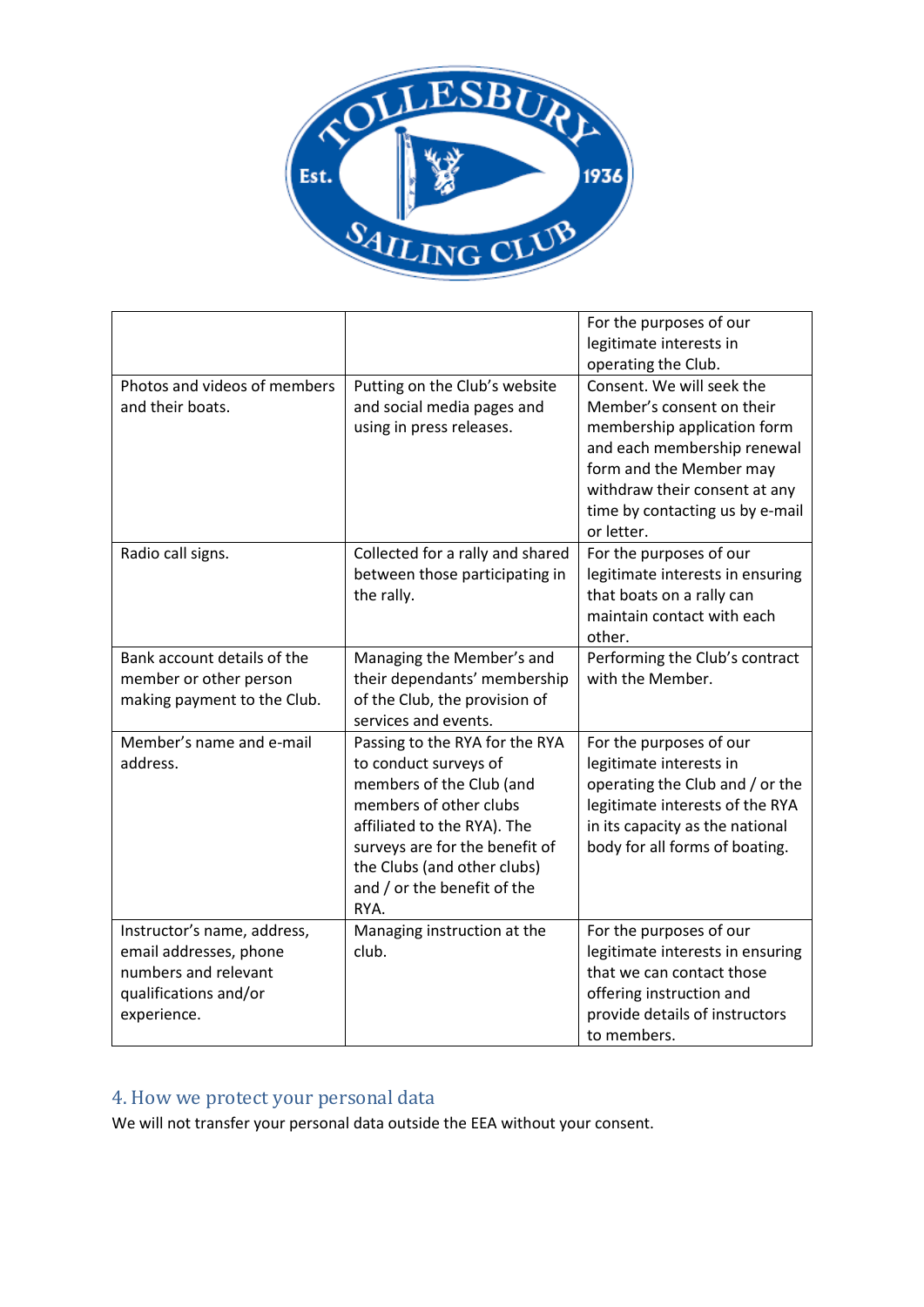

4.2 We have implemented generally accepted standards of technology and operational security in order to protect personal data from loss, misuse, or unauthorised alteration or destruction.

4.3 Please note however that where you are transmitting information to us over the internet this can never be guaranteed to be 100% secure.

4.4 For any payments which we take from you online we will use a recognised online secure payment system.

4.5 We will notify you promptly in the event of any breach of your personal data which might expose you to serious risk.

# 5. Who else has access to the information you provide us?

5.1 We will never sell your personal data. We will not share your personal data with any third parties without your prior consent (which you are free to withhold) except where required to do so by law or as set out in the table above or paragraph 5.2 below.

5.2 We may pass your personal data to third parties who are service providers, agents and subcontractors to us for the purposes of completing tasks and providing services to you on our behalf (e.g. to print newsletters and send you mailings). However, we disclose only the personal data that is necessary for the third party to deliver the service and we have a contract in place that requires them to keep your information secure and not to use it for their own purposes.

# 6. How long do we keep your information?

6.1 We will hold your personal data on our systems for as long as you are a member of the Club and for as long afterwards as is necessary to comply with our legal obligations. We will review your personal data every year to establish whether we are still entitled to process it. If we decide that we are not entitled to do so, we will stop processing your personal data except that we will retain your personal data in an archived form in order to be able to comply with future legal obligations e.g. compliance with tax requirements and exemptions, and the establishment exercise or defence of legal claims.

6.2 We securely destroy all financial information once we have used it and no longer need it.

# 7. Your rights

7.1 You have rights under the GDPR:

- a) to access your personal data
- b) to be provided with information about how your personal data is processed